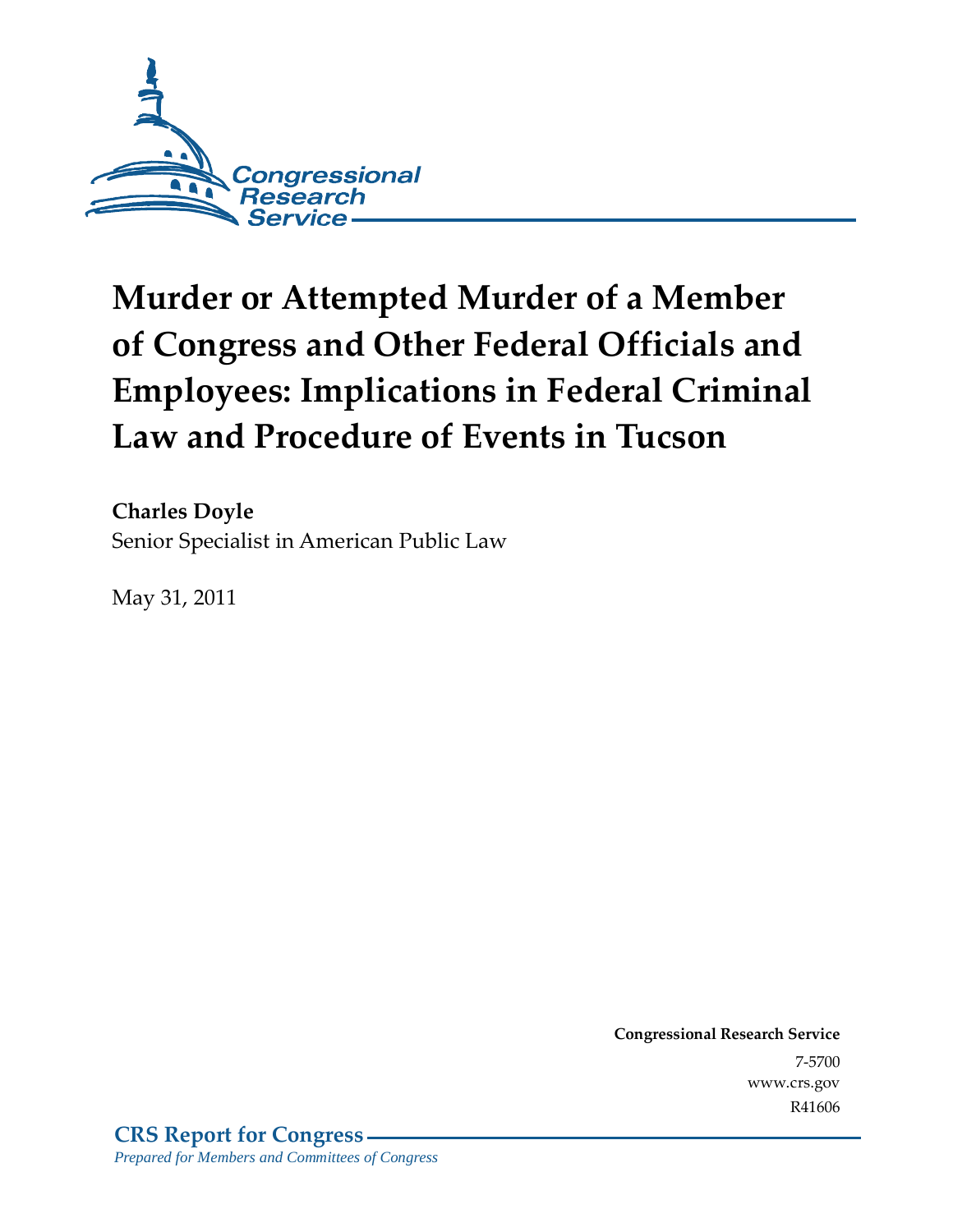### **Summary**

Jared Lee Loughner was arrested for the attempted murder of Representative Gabrielle Giffords, the murder of United States District Court Judge John Roll, and the murder or attempted murder of several federal employees. The arrest brings several features of federal law to the fore.

Federal crimes of violence are usually violations of the law of the state where they occur; an offender may be tried in either federal or state court or both. Ordinarily, federal crimes must be tried where they occur, but in extraordinary cases a defendant's motion for a change of venue may be granted. In capital cases, the decision to seek the death penalty rests with the Attorney General. Should a defendant elect to assert an insanity defense, he must provide pretrial notification. In the face of that notice, the court may order an examination to determine the defendant's competence to stand trial. Federal law affords victims, including families of the deceased or incapacitated, the right to confer with prosecutors, and to attend the trial and other public judicial proceedings.

Defendants, convicted of a murder for which the prosecution seeks the death penalty, are entitled to a jury determination of whether they acted with the intent necessary to qualify for the death penalty and whether the balance of aggravating and any mitigating factors are sufficient to warrant the jury's recommendation that the defendant be put to death. Defendants, convicted of attempted murder or some other noncapital offense, are sentenced by the court without the benefit of a jury. Sentencing in such cases begins with the federal Sentencing Guidelines, from whose recommendations a sentencing court may depart only with reasonable justification.

Comparable provisions of state law are beyond the scope of this report.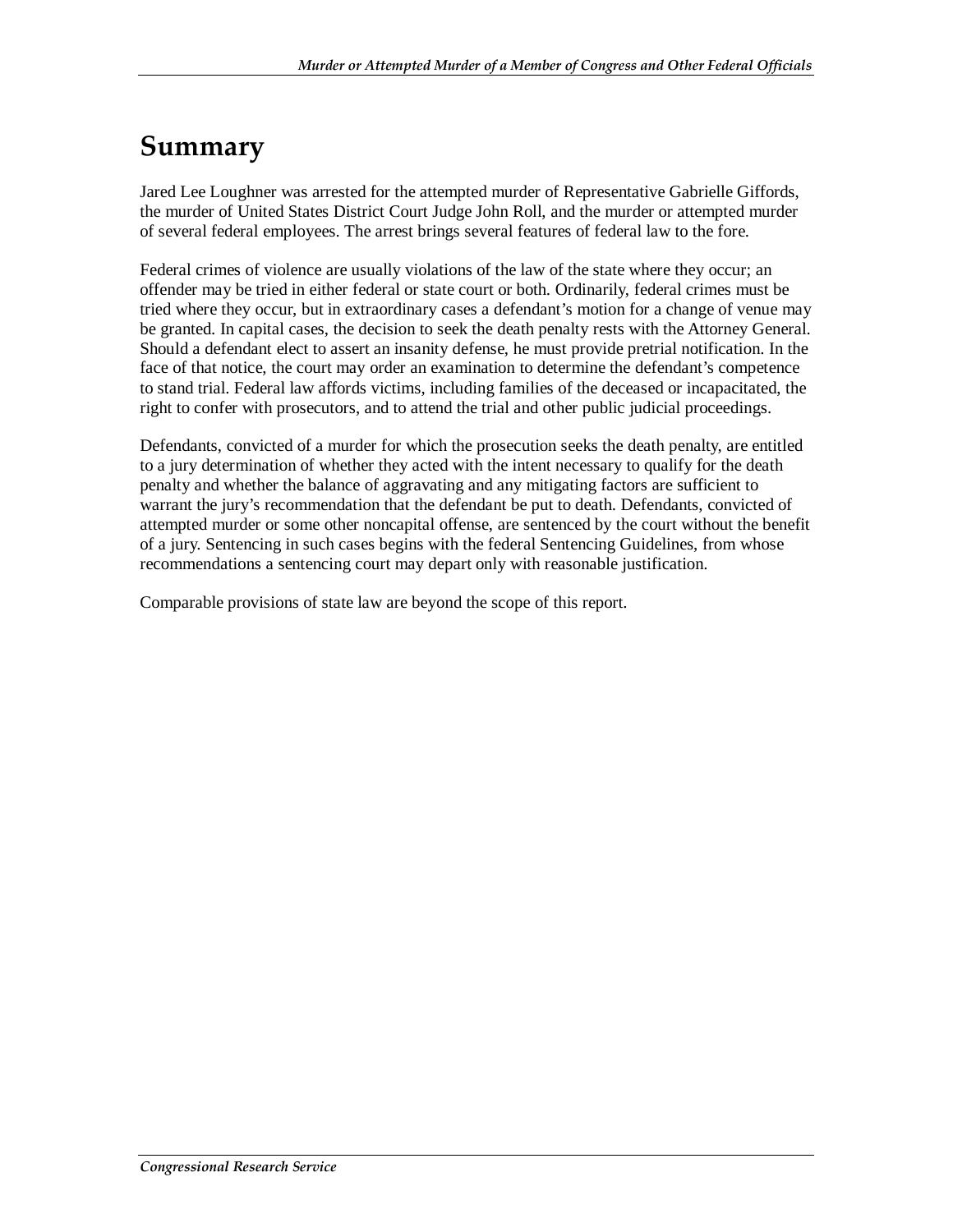# **Contents**

#### Contacts

|--|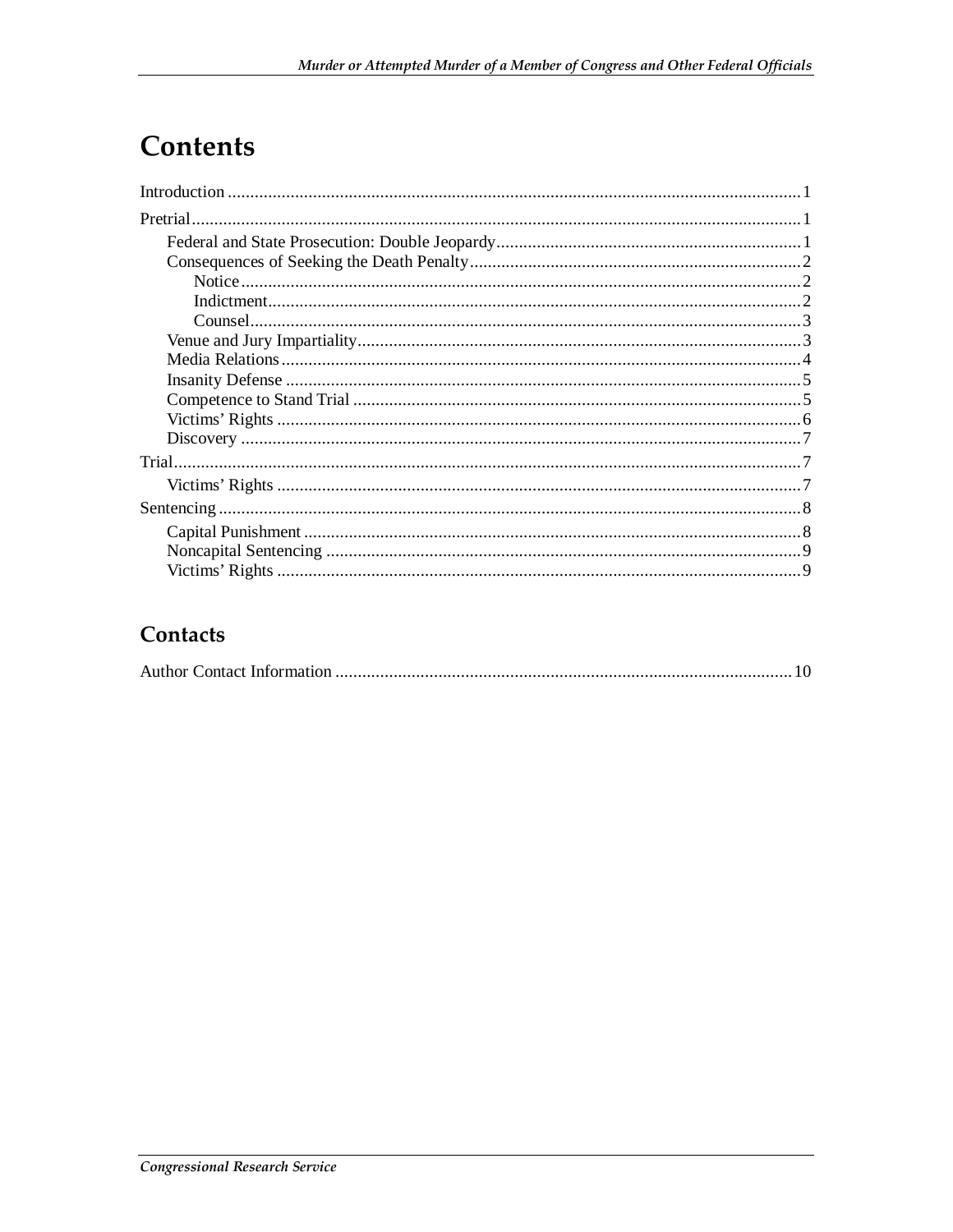# **Introduction**

Jared Lee Loughner was arrested on January 10, 2011, on a complaint charging him with attempting to kill a Member of Congress and of killing and attempting to kill federal officers and employees in the performance of the their official duties in violation of 18 U.S.C. 351(c), 1114, 1111, and 1113.<sup>1</sup> What follows is a description of the federal procedures and attendant legal provisions generally associated with the prosecution of such cases. Comparable attributes of state law are beyond the scope of this report.

## **Pretrial**

### **Federal and State Prosecution: Double Jeopardy**

If probable cause exists to believe that Mr. Loughner committed the offenses charged, he may be prosecuted under state or federal law or both. Ordinarily, federal crimes of violence are also crimes under the laws of the state in which they occur. Nevertheless, at first glance, the Constitution's double jeopardy ban might be thought to preclude prosecution by both state and federal authorities.<sup>2</sup> The ban, however, only applies when the same defendant is prosecuted for the same crime *by the same sovereign*. 3 Following the Oklahoma City bombing, Timothy McVeigh and Terry Nichols were prosecuted and convicted in federal court.<sup>4</sup> Mr. Nichols, who unlike Mr. McVeigh had not been sentenced to death following his federal conviction, was subsequently tried and convicted for the bombing and resulting deaths in Oklahoma state court.<sup>5</sup>

 1 U.S. Dept. of Justice, *Federal Complaint Filed Against Jared Lee Loughner*, available at http://www.justice.gov/opa/ pr/2011/January/11-opa-022.html. Section 351(c) outlaws attempts to murder a Member of Congress; section 1114 outlaws murder of federal officers or employees during or on account of the performance of their duties; section 1111 sets the penalties for violations of section 1114; section 1113 outlaws attempted murder of federal officers or employees.

Mr. Loughner was initially indicted for attempting to murder a Member of Congress and for attempting to murder federal employees in the performance of their duties, U.S. Dept. of Justice, *Jared Lee Loughner Indicted*, available at http://www.justice.gov/opa/pr/2011/January/11-opa-072.html. He was charged in a superseding 49-count indictment with attempted assassination of a Member of Congress (18 U.S.C. 351); murder of a federal employee (18 U.S.C. 1114); attempted murder of a federal employee (18 U.S.C. 1113), using a firearm in relation to a crime of violence (18 U.S.C. 924(d)); using a firearm to cause a death (18 U.S.C. 924(j); injuring a participant in a federally protected activity  $(18 \text{ U.S.C. } 245(b)(1)(B))$ ; and killing a participant in a federally protected activity  $(18 \text{ U.S.C. } 245(b)(1)(B))$ . Available at http://www.justice.gov/usao/az/press\_releases/2011/PR\_03042011\_Loughner\_SupersedingIndictment.pdf.

 $2 \ldots$  [N]or shall any person be subject for the same offence to be twice put in jeopardy of life or limb...." U.S. Const. Amend. V.

 $3$  "It is black-letter law that an act defined as a crime by both national and state sovereignties is 'an offense against the peace and dignity of both and may be punished by each.'" *United States v. Lanza*, 260 U.S. 377, 382, 43 S.Ct. 141, 67 L.Ed. 314, T.D. 3433 (1922). This dual-sovereignty doctrine allows for a federal prosecution even after a prior state prosecution for the same conduct. *E.g., Abbate v. United States*, 359 U.S. 187, 195-96, 79 S.Ct. 666, 3 L.Ed. 2d 729 (1959)," *United States v. Gerhard*, 615 F.3d 7, 25 (1st Cir. 2010); see also, *United States v. Enas*, 255 F.3d 662, 665-66  $(9<sup>th</sup> Cir. 2001)$ ("The Double Jeopardy Clause, however, contains a significant exception. Multiple prosecutions are permissible when they are carried out by separate sovereigns").

<sup>4</sup> See *United States v. Nichols*, 132 F.Supp.2d 931 (D.Colo. 2001)(denying a motion to vacate the conviction).

<sup>5</sup> See *Nichols v. Jackson*, 55 P.3d 1044 (Okla. 2002)(post-conviction request to seal certain records).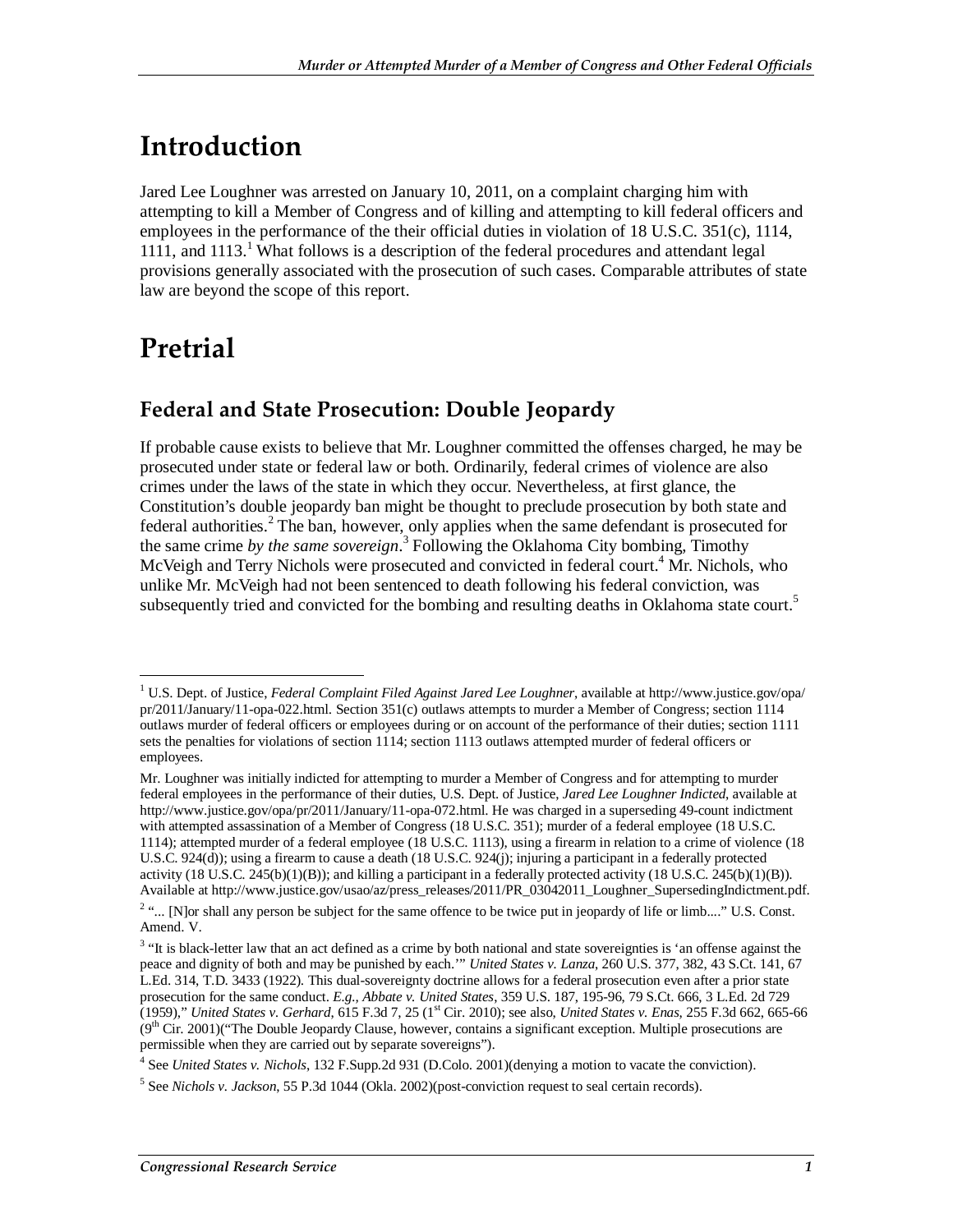#### **Consequences of Seeking the Death Penalty**

First degree murders committed in violation of 18 U.S.C. 1114 are punishable by death or imprisonment for any term of years or for life.<sup>6</sup> The decision to seek the death penalty rests ultimately with the Attorney General.<sup>7</sup> A number of procedural consequences flow from the prosecutor's decision to seek the death penalty.

#### **Notice**

When the prosecutor believes the circumstances justify the death penalty, he must notify the court and the defendant prior to trial or prior to the court's acceptance of the defendant's guilty plea, if the defendant elects to forgo a trial.<sup>8</sup> Federal law permits imposition of the death penalty when authorized by statute as in the case of the first degree murder of a federal official or employee during the performance of his duties.<sup>9</sup> In such cases, imposition of the death penalty requires a finding of at least one aggravating factor.<sup>10</sup> The statutory list of aggravating factors includes instances, for example, when (1) the death occurred during the course of an assault on a Member of Congress or some other designated felony; (2) the homicide was committed in a particular heinous, cruel, or depraved manner; (3) a federal judge was a victim of the offense; (4) the defendant killed or attempted to kill more than one person in a single criminal episode; or (5) when "any other aggravating factor for which notice has been given exists."<sup>11</sup>

#### **Indictment**

The Constitution affords defendants charged with a federal felony or capital offense the right to grand jury indictment.<sup>12</sup> Although a defendant charged only with noncapital offenses may waive the right to grand jury indictment, capital offenses will ordinarily be prosecuted by indictment.<sup>13</sup> When the prosecutor intends to seek the death penalty, the indictment must include the aggravating factors upon which the government intends to rely.<sup>14</sup>

 6 18 U.S.C. 1114, 1111.

<sup>7</sup> U.S. Dept. of Justice, *U.S. Attorneys Manual* §9-10.040. Guidelines in the U.S. Attorneys Manual outline the procedure for review and recommendations relating to the decision to seek the death penalty in a capital case, *id.* at §§9-10.010 et seq., available at http://www.justice.gov/usao/reading\_room/foiamanuals.html.

<sup>8</sup> 18 U.S.C. 3593(a).

 $9^9$  18 U.S.C. 3591(a)(2)(A).

<sup>10 18</sup> U.S.C. 3593(e), 3594.

 $11$  18 U.S.C. 3592(c), (c)(1), (c)(6), (14), (16).

 $12$  "No person shall be held to answer for a capital, or otherwise infamous crime, unless on a presentment or indictment of a Grand Jury ..." U.S. Const. Amend. V.

<sup>13</sup> F.R.Crim. P. 7(b); *Matthews v. United States*, 622 F.3d 99, 101-103 (2d Cir. 2010)(a defendant may waive indictment under a plea agreement in a capital case when the agreement limits his sentence to a term of imprisonment).

<sup>&</sup>lt;sup>14</sup> "In the wake of *Ring [Ring v. Arizona*, 536 U.S. 584 (2002)], Supreme Court precedent now firmly establishes that the mental culpability and aggravating factors required by the FDPA [18 U.S.C. 3591-3599] must—in addition to being included in the government's notice to seek the death penalty—be presented to a grand jury, charged in the indictment, and proved beyond a reasonable doubt. But as we shall explain, even though this eliminates a background assumption against which the FDPA was framed, it does not render the statute unconstitutional," *United States v. Sampson*, 486 F.3d 13, 21 (1<sup>st</sup> Cir. 2007)(citing cases from other circuits in accord); cf., *United States v. Mitchell*, 502 F.3d 931, 973- $80 (9<sup>th</sup> Cir. 2007).$ 

Given the time required for a thorough Justice Department review before deciding to seek the death penalty, the (continued...)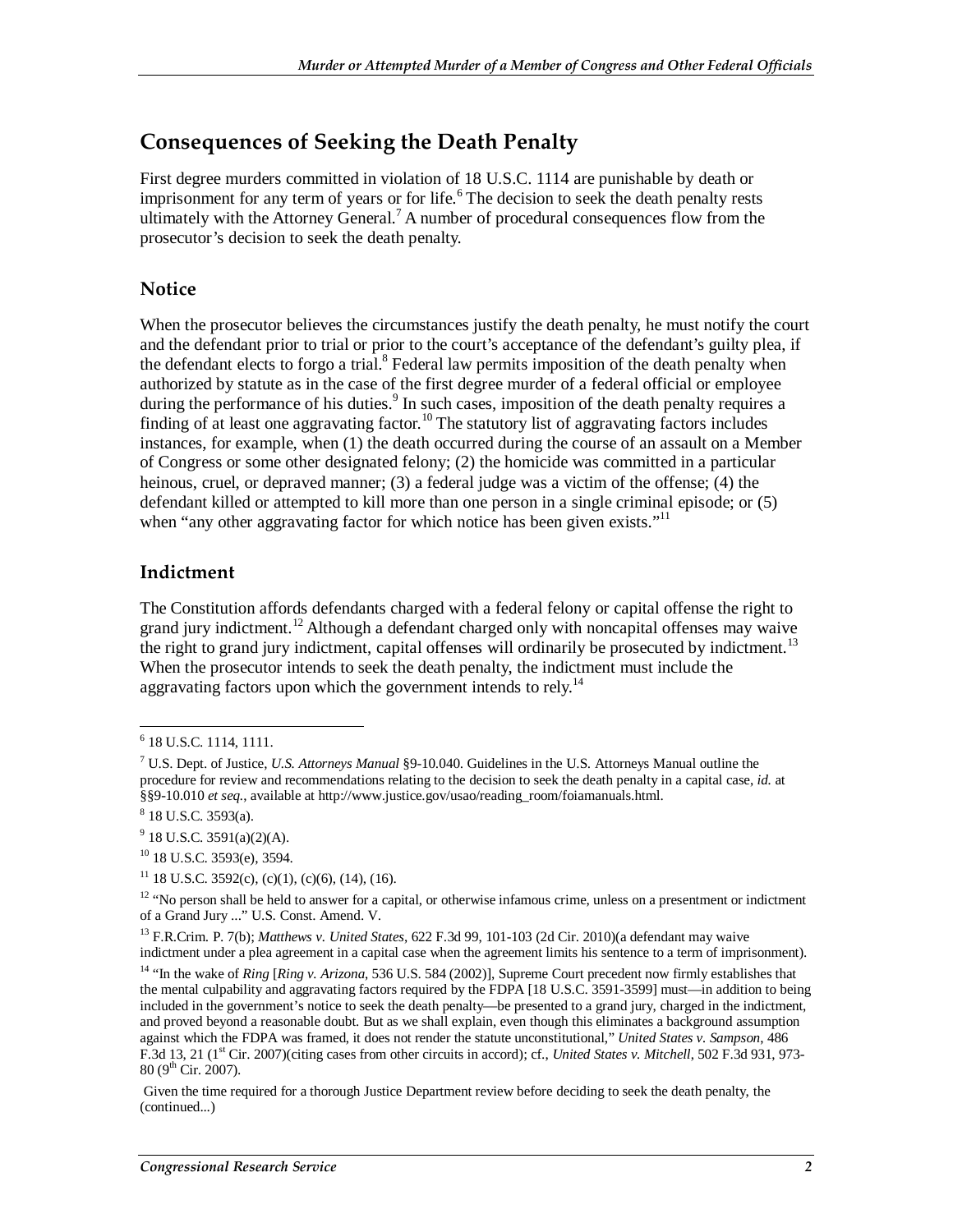#### **Counsel**

The defendant in capital cases is entitled, upon request, to the assignment of two counsel, at least one of whom is "learned in the law applicable to capital cases."15 The right attaches at least upon indictment.<sup>16</sup> Most appellate courts have concluded that the government's decision not to seek the death penalty extinguishes the statutory right.<sup>17</sup> In addition to counsel, the court may authorize payment for investigative, expert, and other services "reasonably necessary" for the defense of an indigent defendant.<sup>18</sup>

#### **Venue and Jury Impartiality**

The Sixth Amendment guarantees the criminally accused "the right to a speedy and public trial, by an impartial jury of the State and district wherein the crime shall have been committed."<sup>19</sup> In doing so, it reinforces the declaration which appears earlier in Article III: "The trial of all Crimes, except in Cases of Impeachment, shall be by Jury; and such Trials shall be held in the State where the said Crimes shall have been committed."<sup>20</sup>

In order to secure trial by an impartial jury in a high profile case, an accused may feel compelled to not be tried in, or by a jury of, the place where the crime occurred. In rare instances, the proximity, extent, and character of pretrial media coverage may be such that the courts will presume that trial by an impartial jury in a particular location is impossible.<sup>21</sup> The Federal Rules of Criminal Procedure acknowledge such a possibility by providing that "Upon the defendant's motion, the court must transfer the proceeding against that defendant to another district if the court is satisfied that so great a prejudice against the defendant exists in the transferring district that the defendant cannot obtain a fair trial there."<sup>22</sup> The anticipated trial of Timothy McVeigh in

1

 $22$  F.R.Crim.P. 21(a).

<sup>(...</sup>continued)

aggravating factors may appear first in a superseding indictment that replaces the initial indictment.

<sup>&</sup>lt;sup>15</sup> 18 U.S.C. 3005.

<sup>&</sup>lt;sup>16</sup> *In re Sterling-Suarez*, 306 F.3d 1170, 1173-175 (1<sup>st</sup> Cir. 2002).

<sup>&</sup>lt;sup>17</sup> E.g., *United States v. Waggoner*, 339 F.3d 915, 916-19 (9<sup>th</sup> Cir. 2003); *United States v. Douglas*, 525 F.3d 225, 235-38 (2d Cir. 2008); *United States v. Casseus*, 282 F.3d 253, 256 (3d Cir. 2002); *contra, United States v. Robinson*, 275 F.3d 371, 384 ( $4^{th}$  Cir. 2001).<br><sup>18</sup> 18 U.S.C. 3599.

<sup>19</sup> U.S. Const. Amend. VI.

<sup>20</sup> U.S. Const. Art. III, §2, cl. 3.

<sup>&</sup>lt;sup>21</sup> "We overturned a 'conviction obtained in a trial atmosphere that [was] utterly corrupted by press coverage....' A presumption of prejudice, our decisions indicate, attends only the extreme case," *Skilling v. United States*, 130 S.Ct. 2896, 2915 (2010)(quoting *Murphy v. Florida*, 421 U.S. 794, 798-99 (1975)); see also *Daniels v. Woodford*, 428 F.3d 1181,  $(9<sup>th</sup> Cir. 2005)$  ("To support a change of venue motion, Daniels must demonstrate either actual or presumed prejudice.... Prejudice is presumed only in extreme instances 'when the record demonstrates that the community where the trial was held was saturated with prejudicial and inflammatory media publicity about the crime.' Three factors should be considered in determining presumed prejudice: (1) whether there was a 'barrage of inflammatory publicity immediately prior to trial, amounting to a huge ... wave of public passion'; (2) whether the news accounts were primarily factual because such accounts tend to be less inflammatory that editorials or cartoons; and (3) whether the media accounts contained inflammatory or prejudicial material not admissible at trial")(quoting Ainsworth v. Calderon, 138 F.3d 787, 795 ( $9<sup>th</sup>$  Cir. 1998)).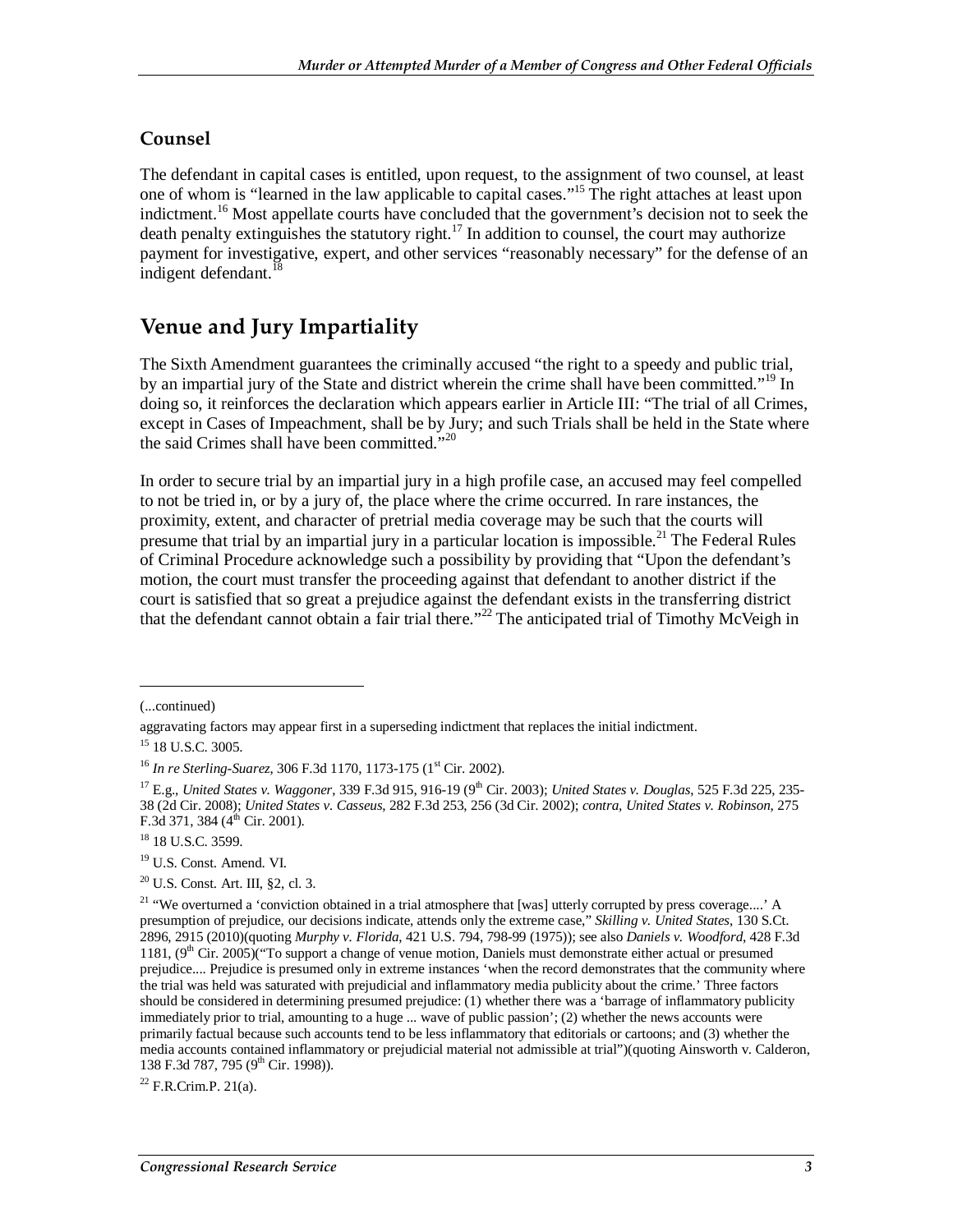Oklahoma after the Oklahoma City bombing presented such a case.<sup>23</sup> His actual trial in Denver did not.<sup>24</sup>

Exceptional cases of extraordinary circumstances aside, however, the courts will ordinarily seek other means to secure trial by an impartial jury—granting continuances, instructing prospective jurors to avoid further pretrial publicity, imposing secrecy orders upon the participants, and questioning potential jurors thoroughly to ensure their impartiality (voir dire)—before granting a request for a change of venue as a last resort.<sup>25</sup>

#### **Media Relations**

Justice Department guidelines generally describe the types of information which prosecutors may release concerning a criminal case and the types of prejudicial information which they should not.26 Local Rules of Criminal Procedure of the U.S. District Court for Arizona contain similar provisions applicable to prosecutors and defense counsel alike and authorize the court to make special efforts in "widely publicized or sensational criminal case[s]."<sup>27</sup>

The courts are loath to deny the press and the public access to judicial proceedings and records, particularly those that have historically been publicly available.<sup>28</sup> Yet in the face of substantial countervailing interests, they will close proceedings and seal records.<sup>29</sup>

In the Timothy McVeigh prosecution, the court took several steps in the name of jury impartiality among others. It prohibited (1) court personnel from disclosing without court approval any information related to the case that was not part of the public record; and (2) attorneys appearing in the cases and anyone associated with them from public statements or leaking information concerning (a) the defendants' criminal record, character, or reputation; (b) the results of any tests that the defendants had taken or refused to take, or any statements that the defendants had made or refused to make to authorities; (c) the identity of any prospective witnesses or the specifics or

<sup>-</sup><sup>23</sup> *United States v. McVeigh*, 918 F.Supp. 1467, 1469 (W.D.Okla. 1996). Mr. McVeigh was accused of murdering 168 men, women, and children, with injuring hundreds of others, and with causing over \$650 million in property damage. <sup>24</sup> *United States v. McVeigh,* 153 F.3d 1166, 11779-184 (10<sup>th</sup> Cir. 1998).

<sup>&</sup>lt;sup>25</sup> "There have been very few cases in which a change of venue has been granted under Rule  $21(a)$ .... It should be remembered that a change of venue is not the only remedy for prejudice. Where it is possible that the prejudice will decrease with time, a continuance may be ordered.... a denial of a motion to transfer under Rule 21(a) may be, and quite commonly is, without prejudice to renewal at the trial. The courts consider that the existence of prejudice can better be determined by voir dire examination of potential jurors than by affidavits and speculation about the effect of publicity," Wright & Henning, 2 FEDERAL PRACTICE AND PROCEDURE: CRIMINAL 434, 433, 437-38 (4<sup>th</sup> Cir. 2009).

 $26$  28 C.F.R.  $$50.2.$ 

<sup>27</sup> D.Ariz. Loc.R. LRCrim. 57.2.

<sup>28</sup> *Press-Enterprise Co. v. Superior Court*, 478 U.S. 1, 13 (1986)("[T]he qualified First Amendment right to access to criminal proceedings applies to preliminary hearings as they are conducted in California"); *In re Copley Press, Inc.*, 518 F.3d 1022, 1027 ( $9^{th}$  Cir. 2008) ("The public has a qualified right to read the transcripts of those portions of the hearings on the motion to seal [plea agreement documents] that were open to the public").

<sup>29</sup> *Gannett Co. v. DePasquale*, 443 U.S. 368, 394 (1979)("[W] are asked to hold that the Constitution itself gave the petition [newspaper] an affirmative right to access to this pretrial [suppression] proceeding, even though all the participants in the litigation agreed that it should be closed to protect the fair trial rights of defendants.... [W]e hold that the Constitution provides no such right"); *In re Copley Press, Inc.*, 518 F.3d at 1029 (internal citations omitted)("In addition to the public's First Amendment right, the pubic also has a 'common law' right to 'to inspect and copy public records and documents,' including the documents at issue here. However, this right 'is not absolute' and doesn't apply to 'documents which have traditionally been kept secret for important policy reasons'").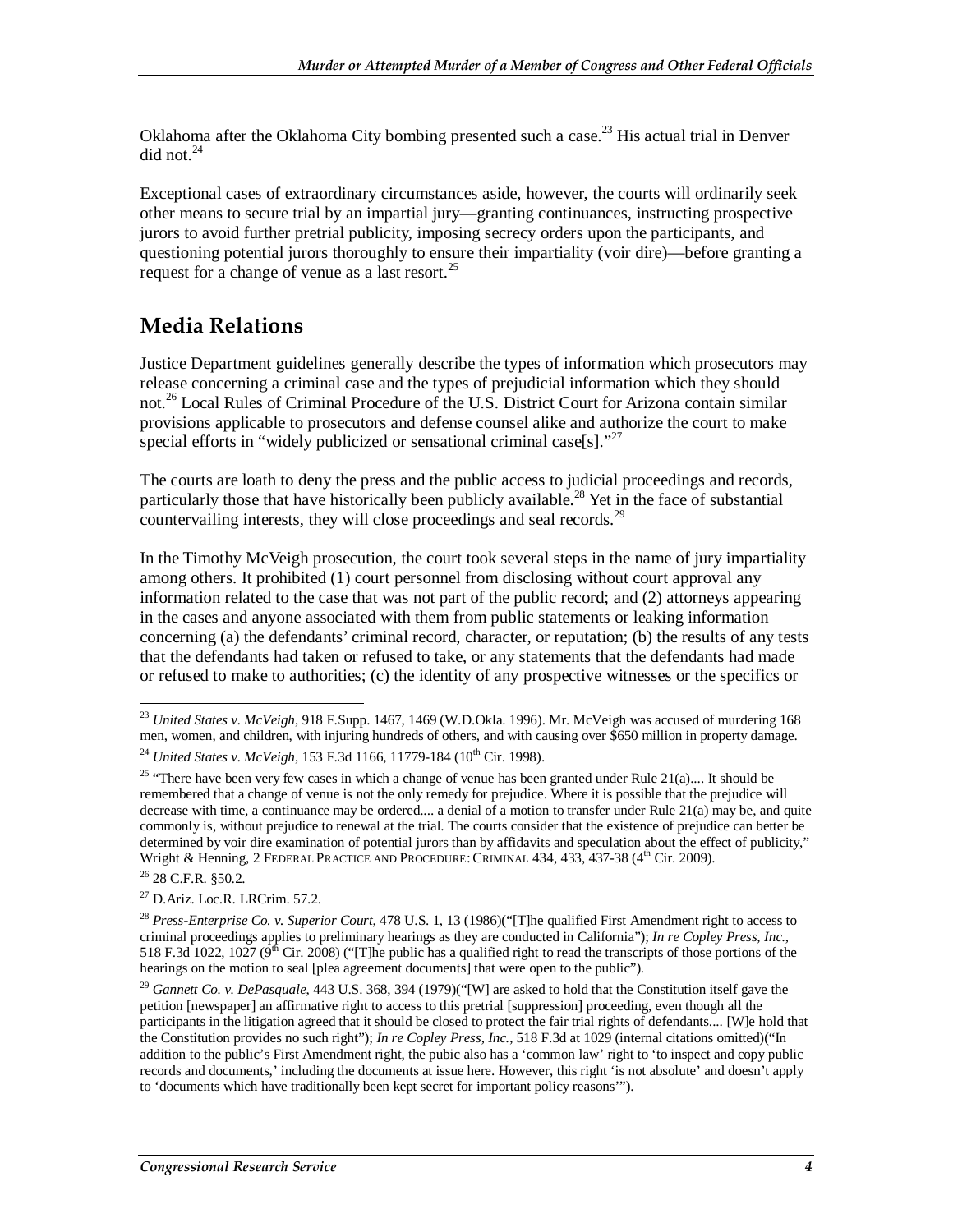creditability of their anticipated testimony; (d) the prospect or specifics of any anticipated or negotiated plea bargain; or (e) any speculation of the guilt, strength of evidence, or merits of the  $case.<sup>30</sup>$ 

The court also placed under seal (a) portions of Mr. Nichols's suppression motion; (b) certain FBI notes relating to its interview of Mr. Nichols; (c) portions of the defendants' motions for severance; $3<sup>1</sup>$  (d) the information relating to the compensation for defense services provided prior to trial; (e) transcripts of material witness proceedings; (f) motions and orders relating to Mr. McVeigh's conditions of confinement; and  $(g)$  proposed questionnaires for prospective jurors.<sup>32</sup>

In the Jared Loughner prosecution, the court only authorized the disclosure of sealed search warrant material after the final indictment had been filed.<sup>33</sup>

#### **Insanity Defense**

The insanity defense is an affirmative defense which the defendant must establish by clear and convincing evidence.<sup>34</sup> It is available as a federal criminal defense, when at the time of the commission of the offense, the defendant "as a result of a severe mental disease or defense, was unable to appreciate the nature and quality or the wrongfulness of his acts.<sup>35</sup>

A defendant must notify the prosecutor, if he wishes to assert the insanity defense at trial or to introduce expert evidence of a mental disease or defect at trial or at his capital sentencing hearing.<sup>36</sup> Notice of a defendant's intent to claim an insanity defense triggers the obligation of the court to refer the defendant for a psychiatric examination upon the motion of the prosecutor.<sup>37</sup>

#### **Competence to Stand Trial**

The Constitution does not permit the criminal trial of a mentally incompetent defendant.<sup>38</sup> It requires that a defendant have the mental capacity "to understand the nature and object of the proceedings against him, to consult with counsel, and to assist in the preparing of his defense."<sup>39</sup> The claim of incompetence to commit the offense in the form of an insanity defense notice raises the question of a defendant's competence to stand trial. Consequently, the Federal Rules authorize the court, in the face of such a claim, to order a psychiatric examination of the accused.<sup>40</sup> If the court determines, after a hearing, that the defendant lacks the competence to stand trial, it may

<sup>-</sup><sup>30</sup> *United States v. McVeigh*, 931 F.Supp. 756, 760 (D. Colo. 1996).

<sup>&</sup>lt;sup>31</sup> *United States v. McVeigh*, 119 F.3d 806, 809 (10<sup>th</sup> Cir. 1997).

<sup>32</sup> *United States v. McVeigh*, 918 F.Supp. 1452, 1465-467 (W.D.Okla. 1996).

<sup>&</sup>lt;sup>33</sup> *United States v. Loughner*, \_\_\_ F.Supp.2d \_\_\_, \_\_\_ (D.Ariz. Mar. 9, 2011)(recognizing a qualified First Amendment right of media access upon issuance of a final indictment to search warrants, supporting affidavits, and inventory of seized material).

 $34$  18 U.S.C. 17(b).

 $35$  18 U.S.C. 17(a).

<sup>36</sup> F.R.Crim.P. 12.2.

 $37$  F.R.Crim.P. 12.2(c)(1)(B), 18 U.S.C. 4242.

<sup>&</sup>lt;sup>38</sup> Indiana v. Edwards, 554 U.S. 166, 170 (2008); *United States v. No Runner*, 590 F.3d 962, 964-65 (9<sup>th</sup> Cir. 2009).

<sup>&</sup>lt;sup>39</sup> *Drope v. Missouri, 420 U.S. 162, 171 (1975); Maxwell v. Roe, 606 F.3d 561, 564 (9<sup>th</sup> Cir. 2010).* 

 $^{40}$  F.R.Crim.P. 12.2(c)(1)(A), 18 U.S.C. 4241(b).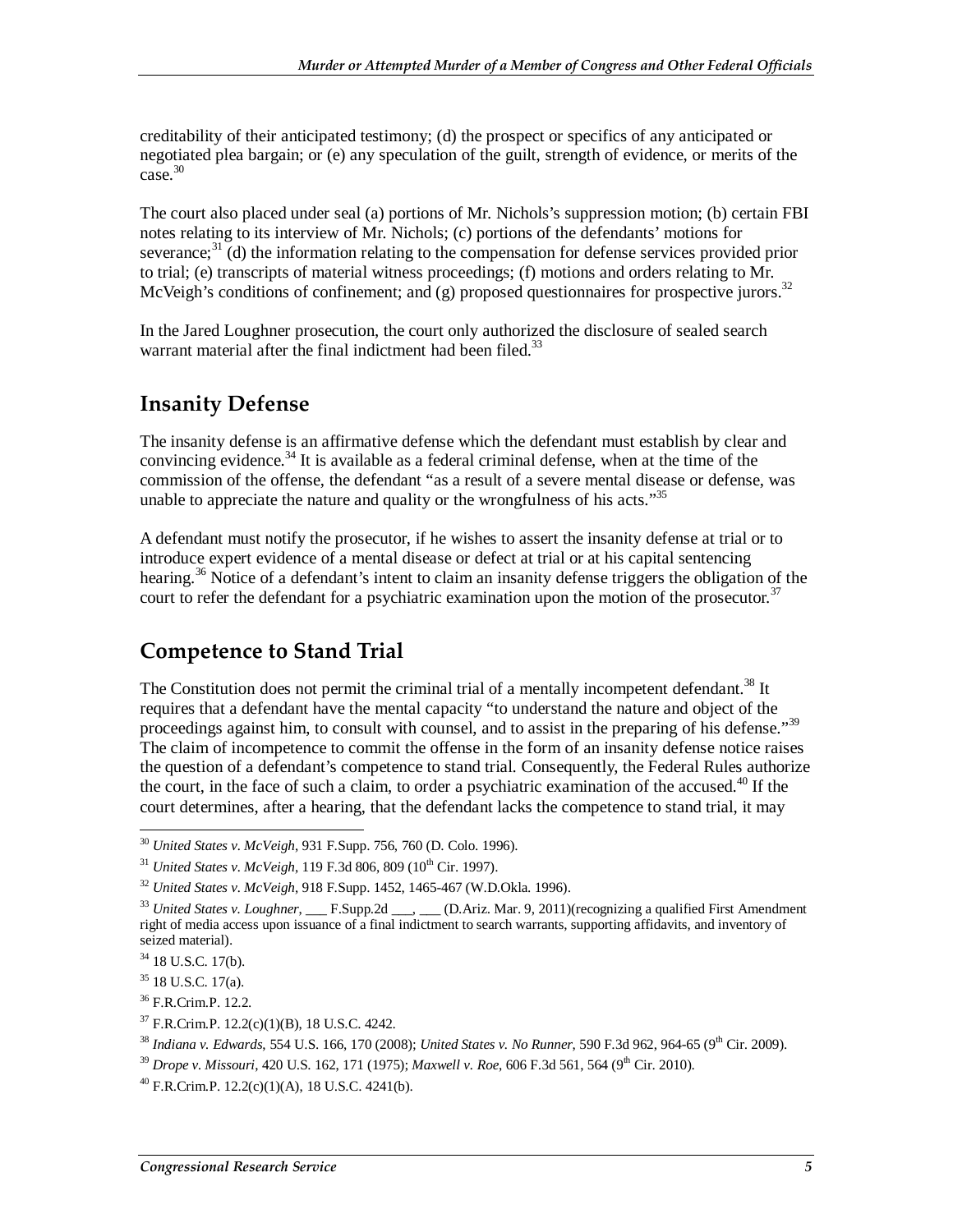commit him to the custody of the Attorney General for medical treatment.<sup>41</sup> Under narrow circumstances, such treatment may include involuntary medication designed to render a defendant competent to stand trial. $^{42}$ 

The court in the Jared Loughner prosecution granted the government's motion for a psychiatric examination to determine the defendant's competence to stand trial.<sup>43</sup> On May 25, 2011, the court found the defendant incompetent to be tried at the time.<sup>44</sup>

### **Victims' Rights**

Pretrial victims' rights consist primarily of a right to notice, the right to confer, a right to attend, and a right to be heard. For purposes of the federal victim rights statute, a victim is "a person directly and proximately harmed as a result of the commission of a federal offense," and includes "[i]n the case of a crime victim who is under 18 years of age, incompetent, incapacitated, or deceased, the legal guardians of the crime victim or the representatives of the crime's estate, family members, or any other persons appointed as suitable by the court."<sup>45</sup> On its face, the definition does not include victims of state crimes.

The statute affords victims the right to "reasonable, accurate, and timely" notice of, and generally not to be excluded from, any public judicial proceedings involving the offense.<sup>46</sup> Victims enjoy a reasonable right to confer with prosecutors.<sup>47</sup> In capital cases, the U.S. Attorneys Manual instructs United States Attorneys to consult with families of victims concerning the decision to seek the death penalty and to notify them of the Attorney General's decision.<sup>48</sup> Victims also have a right to be reasonably heard at public judicial proceedings involving the acceptance of an offender's plea.49 These rights preclude a court approved failure to notify victims until after a plea agreement has been executed,<sup>50</sup> but they do not give victims the right to veto a proposed plea agreement.<sup>51</sup>

<sup>-</sup> $41$  18 U.S.C. 4241, 4246.

<sup>42</sup> *Sells v. United States*, 539 U.S. 166, 180-81 (2003)(emphasis in the original)(To approve such involuntary treatment, "[f]irst, a court must find that *important* governmental interests are at stake. The Government's interest in bringing to trial an individual accused of a serious crime is important.... Second, the court must conclude that involuntary medication will *significantly further* those concomitant state interests. It must find that administration of the drugs is substantially likely to render the defendant competent to stand trial.... Third, the court must conclude that involuntary medication is *necessary* to further those interests. The court must find that any alternative, less intrusive treatments are unlikely to achieve substantially the same results.... Fourth, as we have said, the court must conclude that administration of the drugs is *medically appropriate, i.e.*, in the patient's best medical interest in light of his medical condition").

<sup>43</sup> *United States v. Loughner*, \_\_\_ F.Supp.2d \_\_\_, \_\_\_ (D.Ariz. Mar. 21, 2011).

<sup>44</sup> *Loughner ruled unfit for trial*, Wash. Post, May 26, 2011, at A1.

 $45$  18 U.S.C. 3771(e).

 $46$  18 U.S.C. 3771(a)(2), (3). Victims also have the right to be protected from the accused, "to proceedings free from unreasonable delay," 18 U.S.C. 3771(a)(1), (7).

 $47$  18 U.S.C. 3771(a)(5).

<sup>48</sup> *U.S. Attorneys Manual*, §9-10,070.

 $^{49}$  18 U.S.C. 3771(a)(4).

<sup>&</sup>lt;sup>50</sup> *In re Dean*, 527 F.3d 391, 393-96 (5<sup>th</sup> Cir. 2008).

<sup>51</sup> *In re W.R. Huff Asset Management Co.*, 409 F.3d 555, 564 (2d Cir. 2005); *United States v. BP Products North American Inc*., 610 F.Supp. 2d 655, 727 (S.D.Tex. 2009).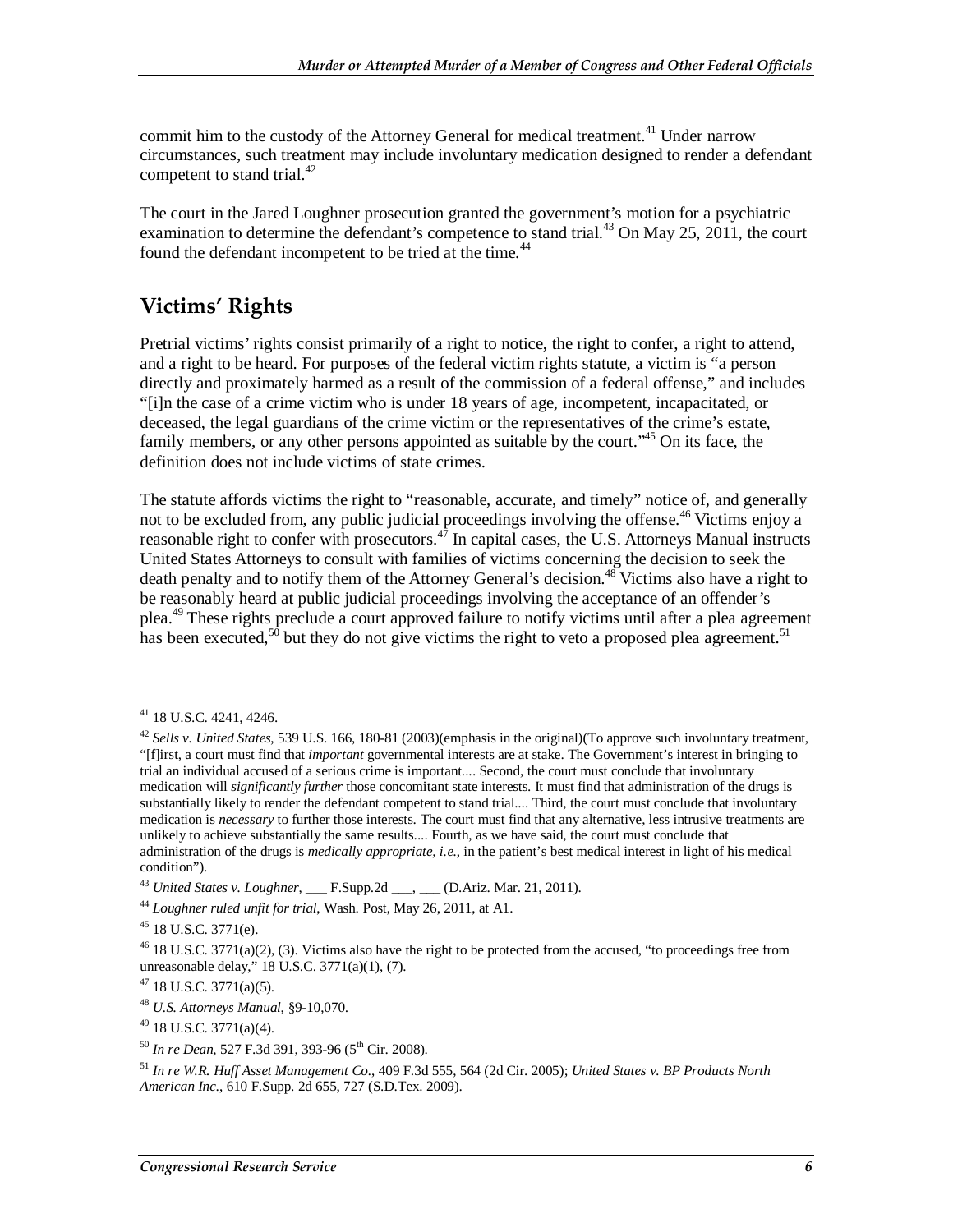#### **Discovery**

Both the prosecution and the defense enjoy pretrial discovery rights. The government's failure to advise the defendant of exculpatory evidence or of evidence that undermines the testimony of its witnesses may undo the defendant's conviction.<sup>52</sup> The prosecution has other disclosure obligations under the Federal Rules, including providing the defense with earlier statements of the defendant in its possession.<sup>53</sup> Each side has an obligation to present, upon request, a summary of expert witness testimony upon which they intend to rely.<sup>54</sup>

## **Trial**

Rules govern the general attributes and procedures of a federal criminal trial. For example, the federal rules ban cameras from the courtroom.<sup>55</sup> They assure the defendant the right to be present at every stage of the trial, a right he may waive by choice or persistent disruptive behavior.<sup>56</sup> They supply the evidentiary standards within which a trial must be conducted.<sup>57</sup> Yet application of the rules and control of a federal criminal trial rests primarily with the trial judge. "[T]he trial judge has the responsibility to maintain decorum in keeping with the nature of the proceeding; 'the judge  $\ldots$  is the governor of the trial for the purpose of assuring its proper conduct.<sup> $\ldots$ 58</sup>

### **Victims' Rights**

Traditionally, witnesses—even victims—could only be present at trial while they were testifying, lest their testimony be influenced by what they heard before they took the stand.<sup>59</sup> Federal law now gives victims, even if they are also witnesses, "[t]he right not to be excluded from [trial], unless the court, after receiving clear and convincing evidence, determines that testimony by the victim would be materially altered if the victim heard other testimony at that proceeding."<sup>60</sup> In capital cases, the right is reinforced by another statutory prohibition—one against victim exclusion from a trial simply because the victim might provide an impact statement during a subsequent sentencing proceeding.<sup>61</sup>

-

<sup>52</sup> *Brady v. Maryland*, 373 U.S. 83, 87 (1963); *Giglio v. United States*, 405 U.S. 150, 154-55 (1972); *United States v. Struckman*, 611 F.3d 560, 570 n.4 (9<sup>th</sup> Cir. 2010); *Libberton v. Ryan*, 583 F.3d 1147, 1162-163 (9<sup>th</sup> Cir. 2009); see also *United States v. McVeigh*, 954 F.Supp. 1454 (D.Colo. 1997).

<sup>53</sup> F.R.Crim.P. 16.

<sup>54</sup> *Id.* 

<sup>&</sup>lt;sup>55</sup> F.R.Crim.P. 53("Except as otherwise provided by a statute or these rules, the court must not permit the taking of photographs in the courtroom during judicial proceedings or the broadcasting of judicial proceedings from the courtroom").

<sup>56</sup> F.R.Crim.P. 43.

 $57$  F.R.Evid.

<sup>58</sup> *United States v. Young*, 470 U.S. 1, 10 (1985).

<sup>59</sup> VI WIGMORE ON EVIDENCE §§1837-1842 (1940 ed.).

 $^{60}$  18 U.S.C. 3771(4); see also *In re Mikhel*, 453 F.3d 1137, 1140 (9<sup>th</sup> Cir. 2006)(a trial court may bar a victim-witness only upon a showing by clear and convincing proof that the victim-witness's testimony will be materially altered as a consequence of attendance).

 $<sup>61</sup>$  18 U.S.C. 3510(b)("Notwithstanding any statute, rule, or other provision of law, a United States district court shall</sup> not order any victim of an offense excluded from the trial of a defendant accused of that offense because such victim (continued...)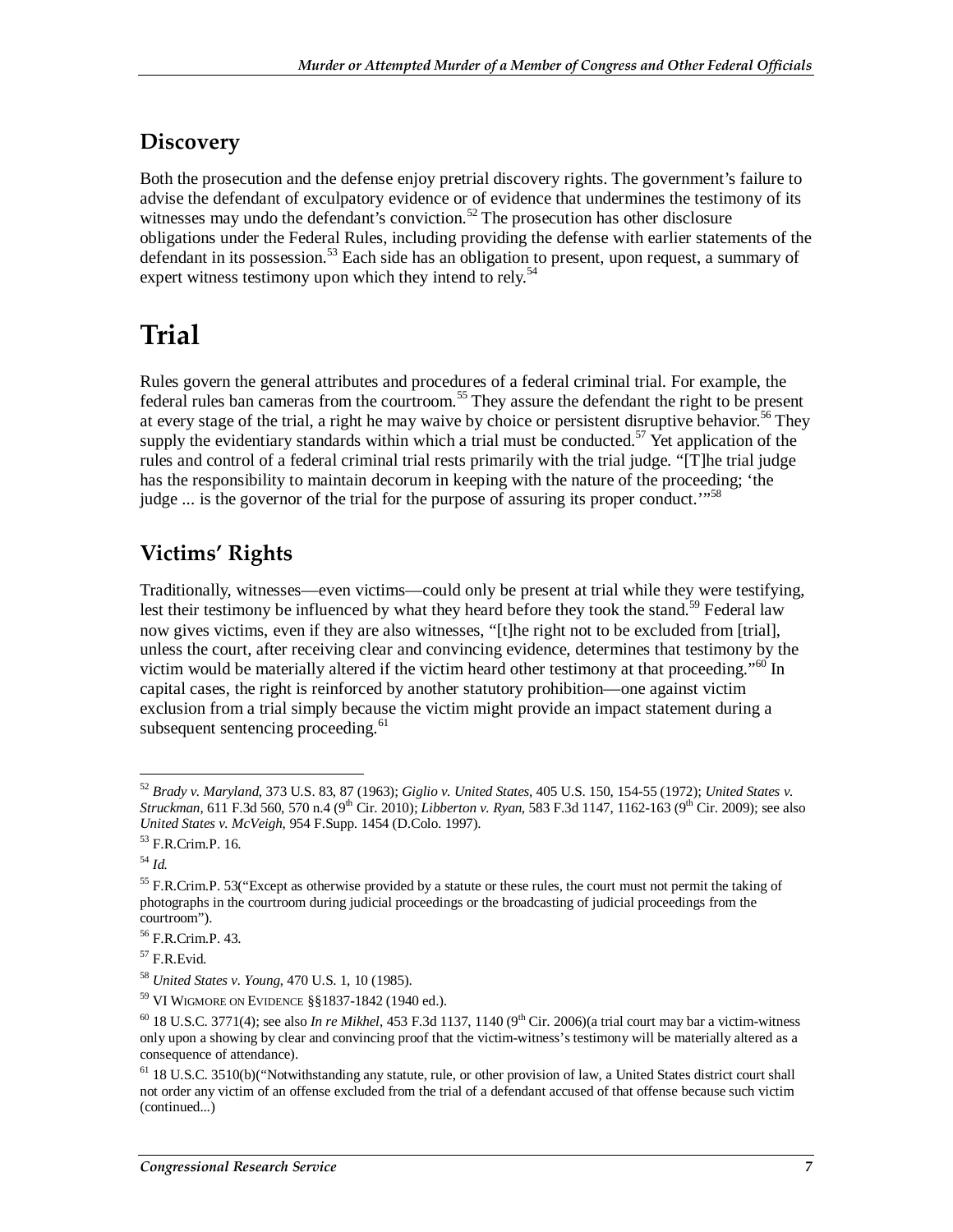# **Sentencing**

### **Capital Punishment**

Special procedures apply after a defendant is found guilty of a federal capital offense. A sentencing hearing is held before a jury to determine whether the defendant should be sentenced to death. $62$  First, in a murder case, the jury must determine whether the defendant acted with the intent necessary to qualify for imposition of the death penalty.<sup>63</sup> If it does so, the penalty may be imposed only if the jury also finds one or more of a series of aggravating factors and finds that the aggravating factor or factors outweigh any mitigating factors to an extent justifying a sentence of death. $^{64}$  As noted earlier, the statutory list of aggravating factors includes instances, for example, when (1) the death occurred during the course of an assault on a Member of Congress of some other designated felony; (2) the homicide was committed in a particular heinous, cruel, or depraved manner; (3) a federal judge was a victim of the offense; (4) the defendant killed or attempted to kill more than one person in a single criminal episode; or (5) when "any other aggravating factor for which notice has been given exists."<sup>65</sup> Mitigating factors include, for example,  $(1)$  the defendant's impaired capacity;  $(2)$  the absence of a significant prior criminal record; (3) commission of the offense "under severe mental or emotional disturbance."<sup>66</sup> Mitigating factors may also be found "in the defendant's background, record, or character or any other circumstance of the offense."67

A federal death sentence is subject to appellate review.<sup>68</sup> If upheld, the defendant is committed to the custody of the Attorney General for execution.<sup>69</sup> The sentence of death, however, may not be

1

<sup>(...</sup>continued)

may, during the sentencing hearing, testify as to the effect of the offense on the victim and the victim's family or as to any other factor for which notice is required under section  $3593(a)$ "). Note that the statute does not speak of trial witnesses who are victims. *United States v. McVeigh*, 958 F.Supp. 512, 515 (D. Colo. 1997).

 $62$  18 U.S.C. 3593(b). The court may conduct the hearing without a jury, if the prosecutor and defendant agree, 18 U.S.C. 3592(b)(3).

 $63$  18 U.S.C. 3591(a)(2)("A defendant who has been found guilty of ... (2) any other offense for which a sentence of death is provided, if the defendant, as determined beyond a reasonable doubt at the hearing under section  $3593 - (A)$ intentionally killed the victim; (B) intentionally inflicted serious bodily injury that resulted in the death of the victim; (C) intentionally participated in an act, contemplating that the life of a person would be taken or intending that lethal force would be used in connection with a person, other than one of the participants in the offense, and the victim died as a direct result of the act; or (D) intentionally and specifically engaged in an act of violence, knowing that the act created a grave risk of death to a person, other than one of the participants in the offense, such that participation in the act constituted a reckless disregard for human life and the victim died as a direct result of the act, shall be sentenced to death if, after consideration of the factors set forth in section 3592 in the course of a hearing held pursuant to section 3593, it is determined that imposition of a sentence of death is justified, except that no person may be sentenced to death who was less than 18 years of age at the time of the offense").

<sup>&</sup>lt;sup>64</sup> 18 U.S.C. 3593(e); e.g., *United States v. Mitchell*, 502 F.3d 931 (9<sup>th</sup> Cir. 2007). <sup>65</sup> 18 U.S.C. 3592(c), (c)(1), (c)(6), (14), (16).

<sup>66 18</sup> U.S.C. 3592(a)(1), (5), (6).

 $67$  18 U.S.C. 3592(a)(8).

<sup>68 18</sup> U.S.C. 3595.

<sup>69 18</sup> U.S.C. 3596.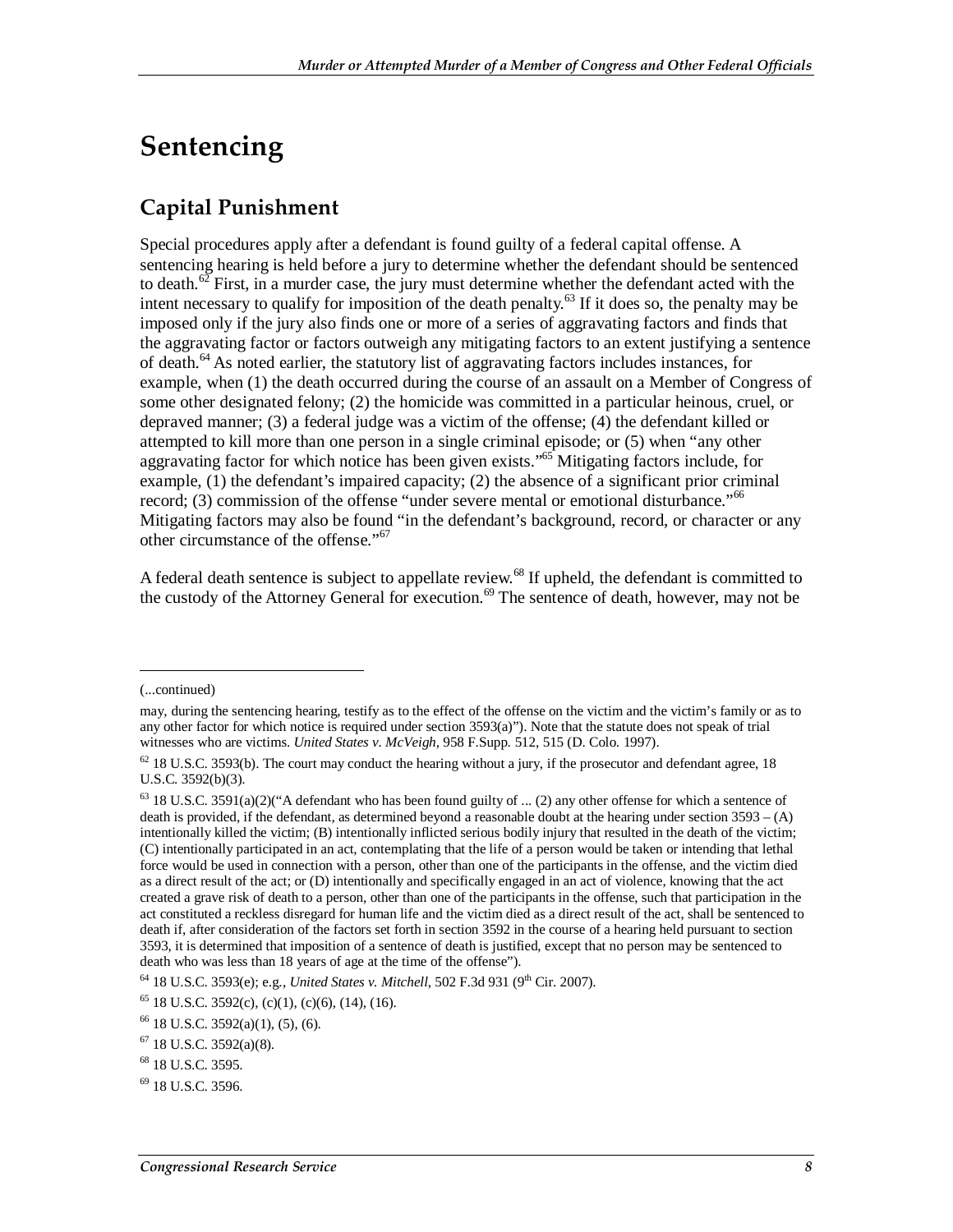carried out if the defendant lacks the mental capacity, as a result of mental disability, "to understand the death penalty and why it was imposed."<sup>70</sup>

#### **Noncapital Sentencing**

In a capital case when the jury finds the defendant eligible for the death penalty but fails to unanimously recommend the death penalty, the court sentences the defendant to "life imprisonment without possibility of release or some other lesser sentence."<sup>71</sup> When the prosecution elects not to seek the death penalty and when the defendant is convicted of a noncapital offense, the court sentences the defendant, without benefit of a jury.<sup>72</sup>

Although the federal Sentencing Guidelines are no longer binding, noncapital sentencing begins there.73 The Guidelines provide a series of sentencing ranges beneath the statutory maximum for the offense of conviction, calibrated to reflect the seriousness of the offense and the extent of the defendant's criminal record.<sup>74</sup> A sentencing court, with reasonable justification, may sentence a defendant outside the applicable Guideline recommended sentencing range.<sup>75</sup>

#### **Victims' Rights**

Victims have a right to be reasonably heard during the capital sentencing hearing.<sup>76</sup> Victims of a federal crime of violence are also entitled to an order of restitution, covering the cost of medical expenses, rehabilitation costs, and, in the case of a homicide, funeral expenses.<sup>77</sup> Victims do not have a right to attend the execution of a defendant convicted of murdering a family member, although they may do so at the discretion of the Director of the Bureau of Federal Prisons and, to a more limited extent, at the discretion of the Warden.<sup>78</sup>

76 18 U.S.C. 3771(a)(4); see also F.R.Crim.P. 32(i)(4)(B).

<sup>-</sup>70 18 U.S.C. 3596(c). The Eighth Amendment precludes execution of the mentally retarded or the insane, *Atkins v. Virginia*, 536 U.S. 304, 318-21 (2002); *Ford v. Wainwright*, 477 U.S. 399, 410 (1986). 71 18 U.S.C. 3593(e), (d).

<sup>72 18</sup> U.S.C. 3551.

<sup>73</sup> *Gall v. United States*, 552 U.S. 38, 49 (2007)("[A] district court should begin all sentencing proceedings by correctly calculating the applicable Guidelines range").

<sup>74</sup> United States Sentencing Commission, GUIDELINES MANUAL, Ch.1, Pt. A (2010).

<sup>75</sup> *Gall v. United States*, 552 U.S. at 51 (When reviewing a sentence, the appellate court "must first ensure that the district court committed no significant procedural error, such as failing to calculate (or improperly calculating) the Guidelines range, treating the Guidelines as mandatory, failing to consider the §355(a) factors, selecting a sentence based on clearly erroneous facts, or failing to adequately explain the chosen sentencing – including an explanation for any deviation from the Guidelines range. Assuming that the district court's sentencing decision is procedurally sound, the appellate court should then consider the substantive reasonableness of the sentence imposed.... If the sentence is within the Guidelines range, the appellate court may, but is not required to, apply a presumption of reasonableness").

<sup>77 18</sup> U.S.C. 3771(a)(6), 18 U.S.C. 3663A.

 $^{78}$  28 C.F.R. §26.4(d), (c)(4)(i). A limited number of media representatives may also attend, but the execution may not be televised or broadcast, 28 C.F.R. §26.4(c)(4)(ii), (f); see *Entertainment Network Inc. v. Lappin*, 134 F.Supp.2d 1002 (S.D. Ind. 2001)(denying declaratory and injunctive relief to permit the broadcasting of Timothy McVeigh's execution).